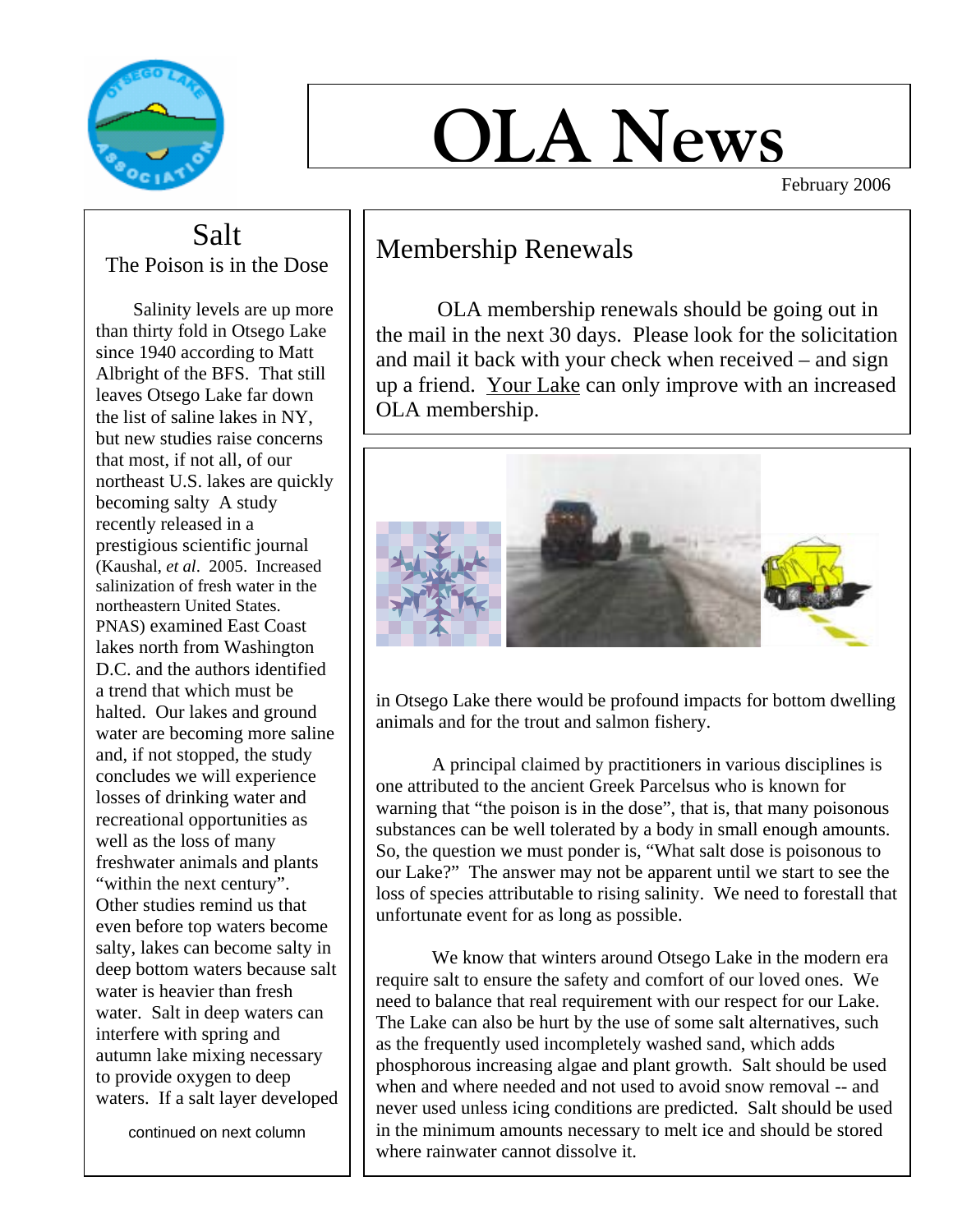## Cooperstown & Lake Receive Christmas Present

At year's end, the Village of Cooperstown received a sizeable gift from the State of New York in the form of a \$76,000 grant for its Otsego Lake septic system management program. The grant will help fund installation of six demonstration septic systems designed to treat wastewater from homes and businesses located on Otsego Lake. The treatment systems will use advanced treatment technologies needed due to difficult site conditions along the Lake's shoreline. State funds will cover system design, purchase and installation of phosphorus removal units, monitoring of system performance, and project management. Demonstration projects will replace systems that failed inspection in 2005. Property owners will pay for purchase and installation of primary and secondary treatment systems, but will benefit from a free design and the additional treatment to remove phosphorus. The total project cost for the six sites is expected to be over \$200,000.

Demonstration systems will provide information on the effectiveness of treatment, which can be reapplied to replacement systems around the Lake. An inspection program for existing septic systems was initiated in 2005. Close to 100 systems were inspected, with 50% failing. There are an additional 250 systems yet to be inspected.

Preparation of the grant application was a collaborative effort involving Win McIntyre, Watershed Coordinator, Matt Albright, Assistant Director at the SUNY Biological Field Station, and Doug VanDeusen, Project Manager with Lamont Engineers. The project will be administered by the Otsego Lake Watershed Supervisory Committee and the Village of Cooperstown Treasurer's office. The six demonstration systems will be designed and installed during 2006, and will be monitored for 2-3 years. The performance of the systems will be summarized in a final report. What is learned about the ability of such systems to remove nutrients, such as nitrogen and phosphorus, has far reaching implications. Strategies to reduce nutrient loading to water bodies is a concern not only locally, but is a primary concern with water management everywhere.

#### **New OLA T-shirts Available – Discounted for Limited Time**

 The 2006 edition of our famous OLA t-shirts (complete with Lake map on back) have arrived in two new colors: denim blue and soft yellow. Be the first to wear one at the low introductory price of \$11.00 each. Order them before April to lock in the discounted price.

There are a few 2005 Lake Festival posters, signed and unsigned available at \$20 and \$25, respectively. Half of the proceeds from the posters go to the Water Quality Coordinating Committee. These have already become collectables! They are great gifts! Contact Scottie Baker at 547-5356 if you would like to purchase Lake Festival posters or clothing.

Visit the OLA Web site for minutes of meetings and information regarding Otsego Lake:

www.otsegolakeassociation.org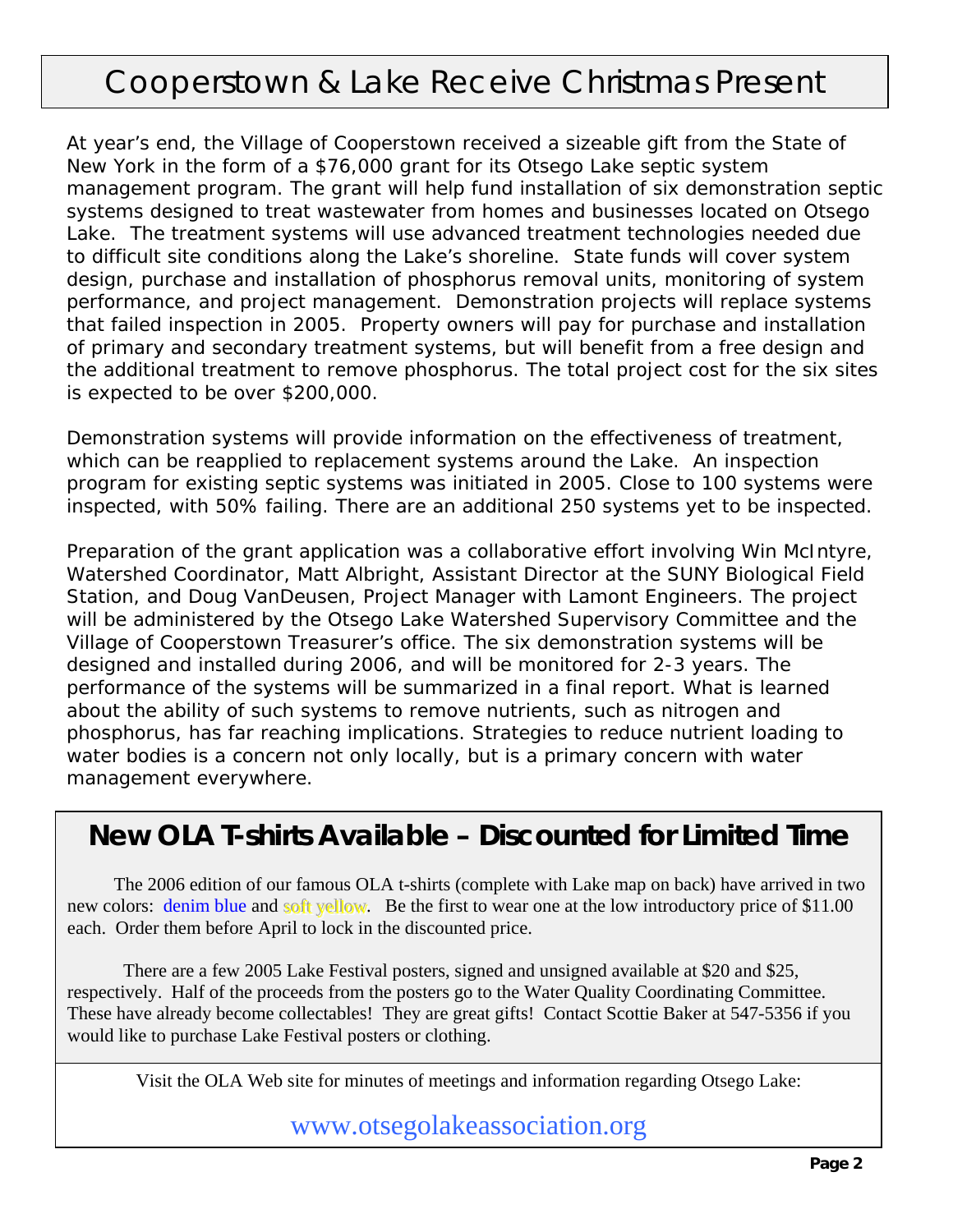### **Understanding Your Lake: Color**

Tom Horvath, Ph.D., Aquatic Biologist & Limnologist

What happens when you jump into a lake? You get wet. What happens when light jumps into a lake? You get color. But how?

Light is made up of a spectrum of wavelengths, some of which our eyes perceive as colors. For example, light in the wavelength 475 nanometers  $(1000 \text{ nm} = 0.00004 \text{ inches})$  appears blue to us, while light in the wavelength 650 nm appears red. In fact, we only perceive light in wavelengths from 400 nm to 700 nm (see Figure below; from Kalff 2002, Limnology).

It's the fate of light after it enters a lake that determines the lake's color. Light can be either 1) reflected, 2) absorbed, 3) scattered, or it can continue to move through the water (called transmission). **Reflected light** is light that strikes something but is returned in a specific direction (for you physics buffs, recall that the angle of incidence equals the angle of reflection). A good bit of light is reflected from a lake's surface (more so when there are waves because of the increased surface area). Generally, all light wavelengths are reflected, so light appears white (or colorless), and hence doesn't affect color much. **Absorbed light** is light that strikes something and is lost. For example, if an algal cell is hit by light, it will absorb light in most of



the spectrum except green, which is then seen by our eyes. So water that has a lot of algae growing in it appears green to us. **Scattered light** is light that strikes something and heads in a random direction. From physics, we know that the smaller wavelengths (blue) are scattered more than larger wavelengths (green through red). Water that is almost pure will look blue because all the wavelengths are absorbed and lost except blue, which is scattered. Some of the scattered blue light exits the water and reaches our eyes, hence the water appears blue to us. This is also why the sky is blue, at least on clear days.

Lakes come in many colors – some are blue, some are green, some are brown, some are even red - and the color of the water can tell us quite a bit about the lake. Glimmerglass got its name because the water was at one time crystal clear and appeared a deep blue. This was because very little stuff was in the water to absorb light, except the natural absorption capacity of water. There are times in the summer when Otsego Lake takes on a shimmer of green (almost fluorescent at times). This is because the lake is experiencing an algal bloom, which absorbs all the light except green, which is scattered back to our eyes. If you travel into the Adirondack Park, some of the shallow lakes along the roads look rather tea-colored. This is because the water has a lot of dissolved organic matter in it, which comes from the decaying plants all around the water. Dissolved organic matter absorbs light in blue to yellow range, so what gets scattered back to our eyes is the orange to red light, which looks brownish to us.

 I hope you are now more familiar with your lake. Keep looking for new articles in future OLA Newsletters. However, if you have specific questions about limnology and / or Otsego Lake, I will try to address them as well. Email questions to me at horvattg@oneonta.edu and I will post both questions and the answers in this newsletter.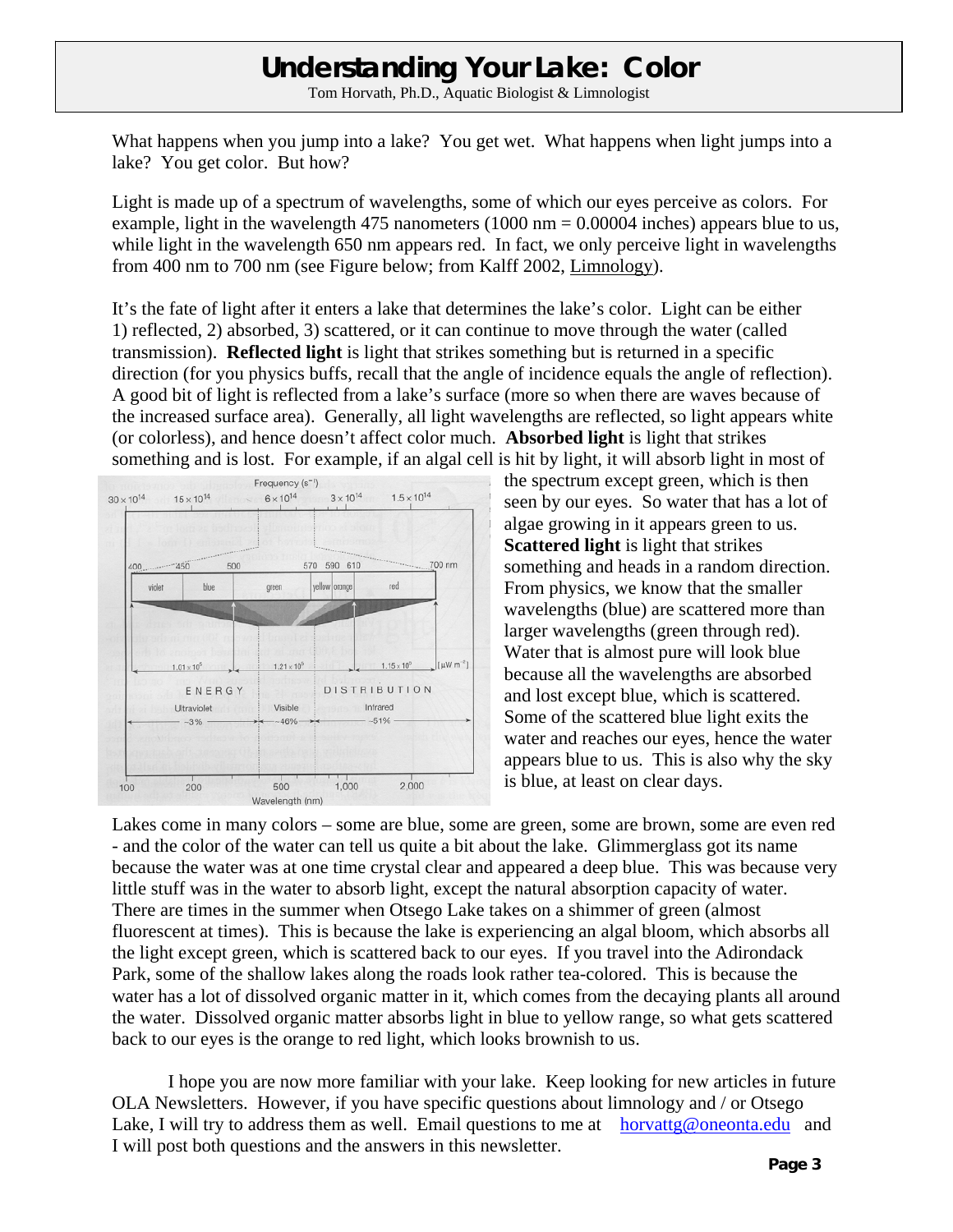## Lake Shore Sewers: Why Not?

One of our members has challenged local political leaders to investigate sewers for the Otsego Lakeshore. Sewers appear to have a lot to offer in terms of protecting the Lake since effluent would be discharged downstream of the Lake, but is the cost justifiable? We simply don't have the data to discuss sewers intelligently at this time although some would say that we do not need the expense and delay inherent in establishing a study. The latest EPA guidance indicates that onsite wastewater treatment systems are the most cost-effective way to treat residential wastewater in rural areas. But is that true of Otsego Lake? To accumulate the data with which we could make an informed decision, we need an engineering study on the various options available. There are at least three major options that would need to be considered. The first is to run a sewer line along Route 80 and connect it into the Cooperstown wastewater treatment plant (WWTP). To service the east side of the Lake with a sewer system, we could build a large cluster system with a dedicated treatment facility. A second option for the west side is to construct several large systems to handle clusters of homes and not send the wastewater to the Cooperstown WWTP. A third option is to go with what we're doing now - decentralized onsite wastewater treatment systems designed for one to three camps each. The options would have to be developed to a preliminary design level in order to obtain good cost estimates. Then, with the installation costs, plus annual operating costs, a life-cycle analysis could be done comparing the three options, and any others that may be proposed. This kind of study would require an engineering firm, and could cost \$30,000 to 50,000. In spite of the costs, discussion in ongoing with local leaders. In the meantime, property owners are being urged to consider shared systems.

## Clarke Pond Dam Repaired

After three years of paperwork, construction repairing the Clarke Pond dam and dredging its sediments was completed in January after four months of actual work. This is an important water quality improvement project, and is a major step toward implementing the Plan for the Management of the Otsego Lake Watershed (1998). Clarke Pond, an old mill pond dating back to the late 1700's, is located near the end of Cripple Creek, just to the northeast of the Lake next to the Otsego Golf Club. The pond, with a laid-up limestone dam built in 1847, has served as a detention basin collecting sediment from the 10,000 acre Cripple Creek drainage basin, which is part of the Otsego Lake watershed. In so doing, Clarke Pond has served to protect the lake. The pond was full of sediment and the old dam had deteriorated. The dam has now been repaired and approximately 8 million pounds of sediment have been recovered.

An engineering study was conducted in 2000, and in 2001 a Water Quality Improvement grant request was submitted to the New York State Department of Environmental Conservation (DEC), through the Otsego Soil and Water Conservation District (OSWCD). The total project cost was estimated at \$700,000, and in 2002, the State awarded a grant of \$350,000. The balance of the funding has come from local sources, including \$170,000 from the Otsego County Conservation Association and The Clark Foundation, in-kind services from the SUNY Biological Field Station, and a contribution from the owners of the pond and dam, Robert and Susan Kingsley.

Work on the dam included both repairs and upgrades. Dams in New York are regulated by the DEC. When repairs are needed, a dam has to be rebuilt to current standards to ensure that the dam will function properly for years to come. Removing sediment from the pond restored the pond's capacity to prevent additional sediment from entering the Lake. The construction firm, Tuscarora Construction, based in Pulaski, made the repairs and will complete roadwork and landscaping in the spring. The engineering firm was Schafer Engineering Associates out of Schenectady.